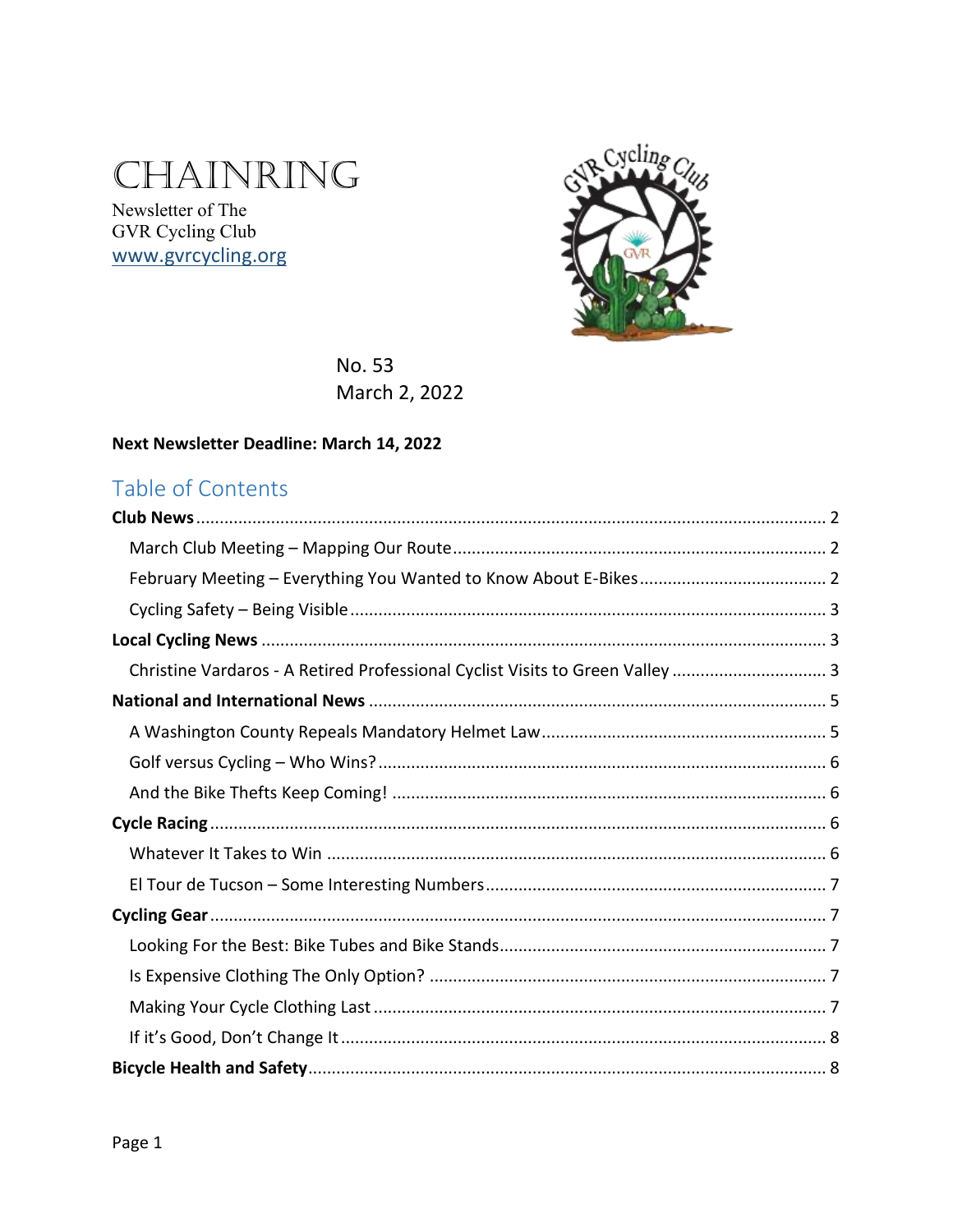| $. 9$ |  |
|-------|--|
|       |  |
|       |  |
|       |  |
|       |  |
|       |  |
|       |  |
|       |  |
|       |  |
|       |  |

### <span id="page-1-0"></span>Club News

### <span id="page-1-1"></span>March Club Meeting – Mapping Our Route

The Club's March meeting on March 16 will focus on club planning and a detailed look at *Mapping Our Route* - [https://www.gvrcycling.org/mapping-our-route.html#/.](https://www.gvrcycling.org/mapping-our-route.html#/) This document reflects an earlier club discussion. It outlines what you, our members, listed as important goals and aspirations that should be achieved by our club to make cycling a fun and safe experience in Green Valley. We hope as many of you as possible can attend that meeting because we need everyone's input. We know that we can't achieve every goal at once so we need not only your help in prioritizing our list but also willing volunteers to help lead those efforts. We look forward to a lively and enthusiastic discussion.

### <span id="page-1-2"></span>February Meeting – Everything You Wanted to Know About E-Bikes

Over half the club turned out to meet Rob Lamb from The Bike Hub and learn more about E-bikes. About a third of those present already own an E-bike and they and everyone else learned more about E-bike mechanics, batteries and the types of bikes available. It was a lively session with lots of questions and straightforward answers.

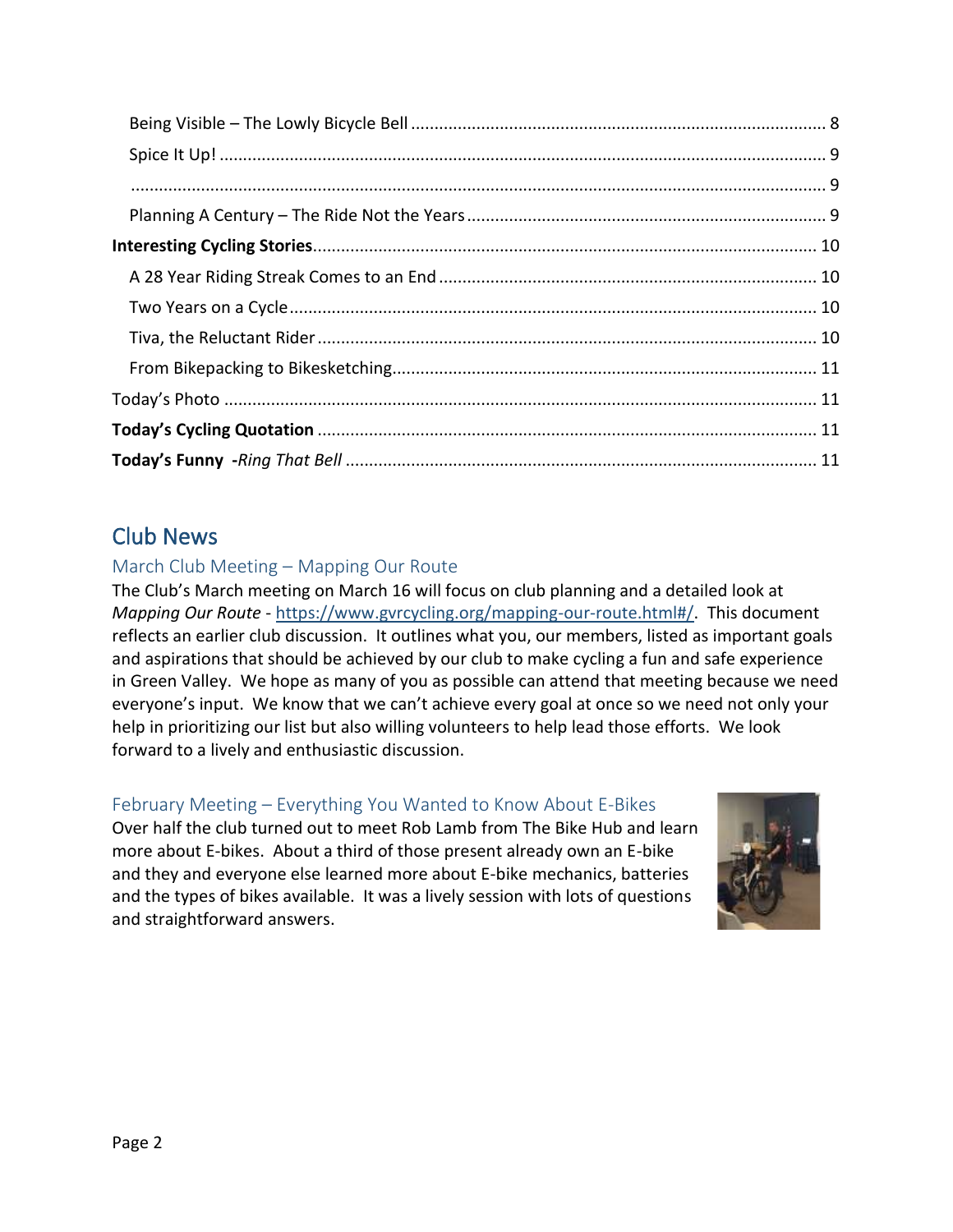### <span id="page-2-0"></span>Cycling Safety – Being Visible



At the February meeting, the monthly safety tip focused on rider visibility. One part of being visible is wearing clothing that can be seen by drivers and other riders. Light, bright clothing is certainly more visible than dark colors and much of the cycling clothing today incorporates reflective materials on socks, shorts, jerseys and jackets. For added visibility, riders should add lights to their bikes, white on the front and red on the rear. Many lights have different settings that allow lights to be a solid color or blinking. Studies have shown that blinking lights are more visible so that is the most effective setting. Remember – be safe, be visible!

### <span id="page-2-1"></span>Local Cycling News

### <span id="page-2-2"></span>Christine Vardaros - A Retired Professional Cyclist Visits to Green Valley

Christine Vardaros is a retired professional cyclist with international racing wins in road racing, mountain biking and cyclocross. (For a description of cyclocross, go to: [https://en.wikipedia.org/wiki/Cyclo-cross\)](https://en.wikipedia.org/wiki/Cyclo-cross). After her retirement from racing in 2020, she became a journalist following professional cycling, wrote technical and promotional publications for companies like Shimano and is currently president of a company developing a unique new cycling handlebar. She is an American living in Belgium and came to Green Valley to visit a friend. Luckily, her friend, Karen Tobiason, let the club know she was coming. Your editor had the pleasure of spending a couple of hours with her and hearing her story.

#### Editor – At what age did you begin riding?

**Christine** – I was a late bloomer and didn't ride a bike until I was 24. I was introduced to biking when a friend arrived in the middle of a snowstorm at my door with the most beautiful bike I

had ever seen. It was a *Breezer*  mountain bike and looked like something out of *The Terminator* with a suspension fork and knobby tires. I was instantly in love. I ditched the guy and kept the bike. My first real ride was on a New York bike tour on my friend's road bike with clip-in pedals. When we stopped for traffic after a 30 minute



ride, I couldn't clip out and tipped over. I was really embarrassed but when everyone heard it was my first ride, the crowd around me clapped.

Editor – When did you decide to ride competitively?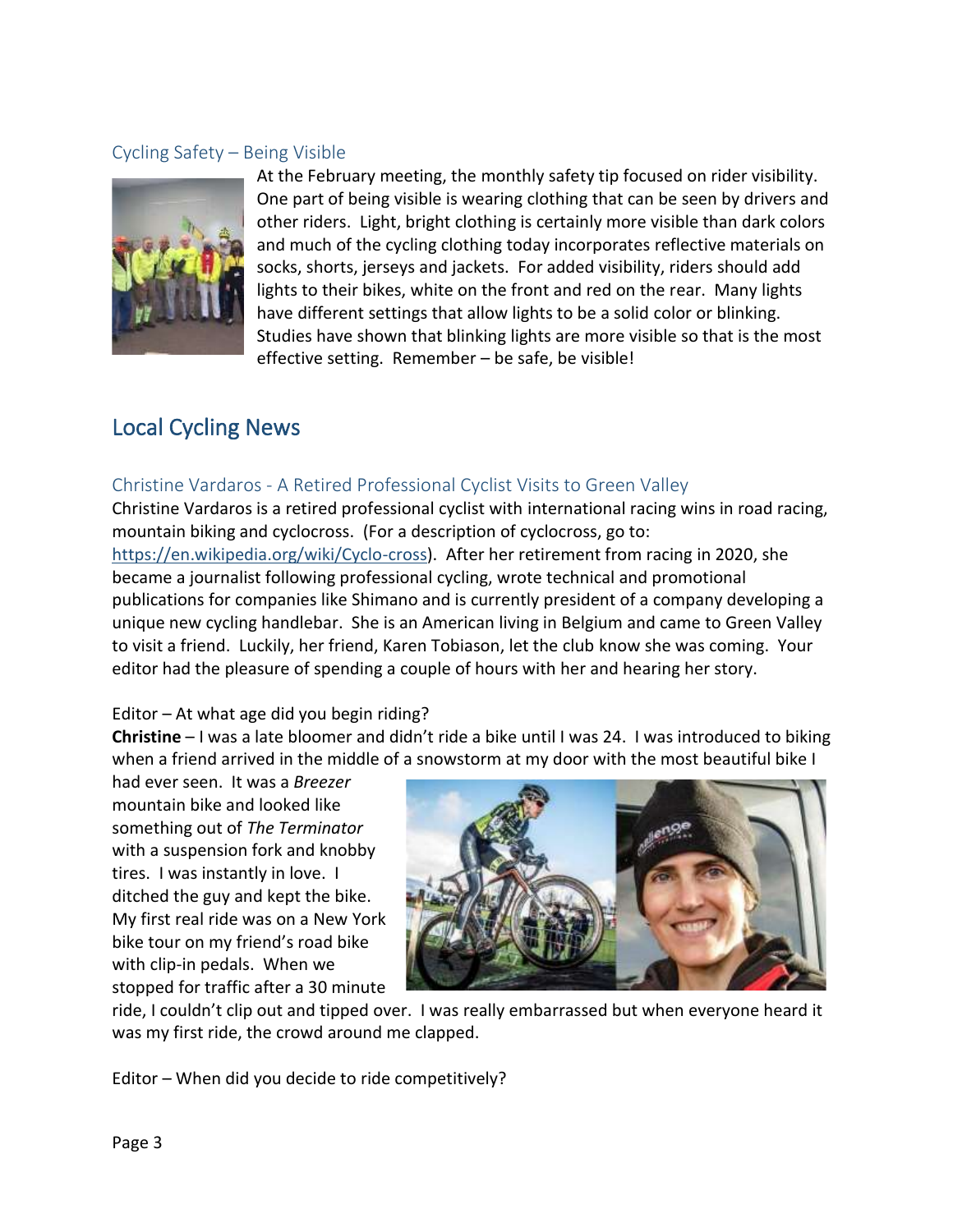**Christine** – My third ride was a mountain bike race. I rode in the beginner's event at the U.S. Mountain Bike Championship at Mt. Snow, VT. Even though I came in last, I was really hooked. I decided then and there I wanted to become a professional racer. I was a student at Columbia University at the time studying to be a doctor and my father, a Greek immigrant, was not thrilled with my choice. I raced as an amateur for a while. In 1996, I signed on as a semi-pro racer with the Breezer Mountain Bike Team while still in Manhattan. However, California was my dream as that was a center for cycle racing. I bought a one-way ticket to California arriving with only a bike box, \$7 in cash and no plan but I made it work. Within a year after arriving in California, with help from an amazing coach, I made it to the pro ranks. Becoming a pro, I found out, though, that was only half the battle. The other half was staying there! As an amateur, I won almost every race based on raw talent. But as soon as I upgraded to the pro ranks, I became roadkill for more established racers. Other gals would ask me if I was ok as they rode past me. I was wheezing, out of breath, and feeling empty. At this moment, I realized that I had never pushed my body to its limits to win. However, now that I was surrounded by a field of talented women, I fell short.

Editor - You are often identified as both a professional cyclist and a vegan. How do those go together?

**Christine** – My early pro career was not going well. Either I was going to have the shortest bike career in history, or I needed to find a solution. With my science background, I put my knowledge to work by turning to diet for answers. I realized that all signs pointed to a plantbased diet. At that very moment, I made the switch from a vegetarian diet to vegan. I was aided by Alex Albertus, a world class coach! Within a few weeks, I had a higher energy in races and was breathing well. What I learned from switching to a vegan diet is that diet is one of the three main components to becoming a successful racer along with genetics and training. Going from a vegetarian diet to a vegan one, I had that higher energy level. I recovered faster from hard workouts and races and from injuries and, best of all, I started winning races!

Editor – What are some of the highlights of your career? (See Wikipedia for more detail [https://en.wikipedia.org/wiki/Christine\\_Vardaros\)](https://en.wikipedia.org/wiki/Christine_Vardaros)

**Christine** - I started off with the mountain bike racing in New York. When I moved to California, I discovered cyclocross and dove right since it is excellent winter training for mountain biking. I eventually transitioned to road racing for new challenges and then back again to cyclocross. I've represented the USA at over 30 combined World Cups and World Championships & won many international events over the years. I was ranked as high as  $6<sup>th</sup>$  in the world in cyclocross and for many years I was in the top 20.

Editor – You are often referred to as a vegan cyclist. How did that impact your career? **Christine** - It's been a bit of a challenge at times when traveling and racing with the team as a vegan. During the Tour de France, for example, I had to survive on green beans and baguettes as this was what a vegan diet meant to the French chefs. I must admit, though, I did question my diet quite a few times during those early years. During one back-to-back weekend racing event, I performed poorly during the first of the two races. That evening I found myself in the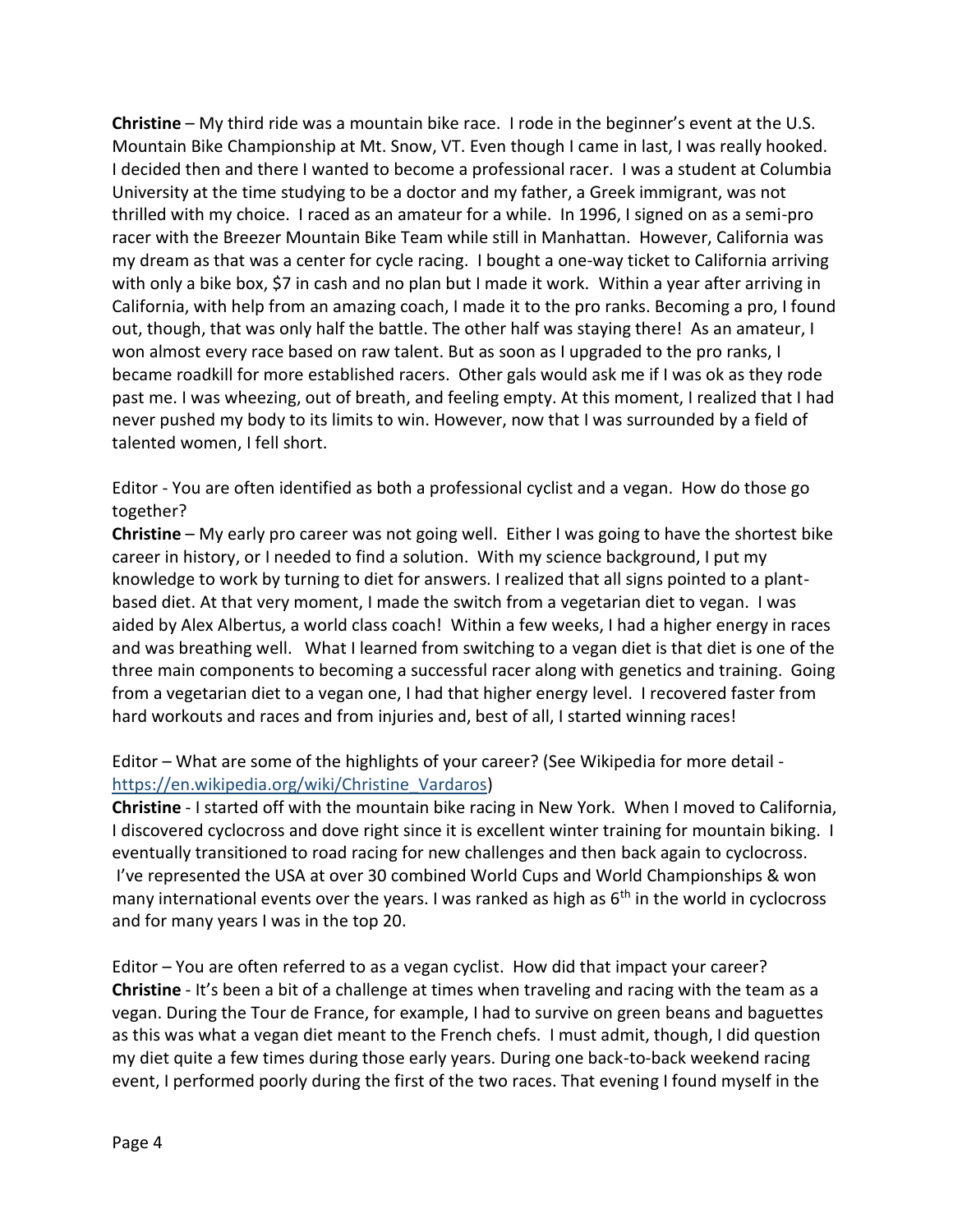fish aisle struggling whether to eat animals. Luckily I called my life line – my vegan coach – and he talked me out of the fish aisle. The next day I not only did well but kicked other riders' butts.

Editor – Your biography lists your residence as Belgium. Was this a professional choice? **Christine** - I moved to Belgium from California as it is an international center of cycling, especially cyclocross**.** While America's major sports are football, basketball and baseball, cycling is a major sport in Europe along with soccer. It is not unusual for 50,000 people to turn out for a cyclocross race and most of the big races were within an hour and a half from my first home in Belgium. I originally made the move to Belgium to race for Team Lotto and I now live in Leuven, Belgium.

Editor - I noticed that most of the winning riders in cyclocross come from Holland or Belgium. Why is that?

**Christine** - Cyclocross started off in France but Belgians quickly took it on as their own. In Belgium, if you have designs on becoming a pro cyclist, being a cyclocross racer is a viable career choice. Cyclists are groomed from an early age, starting at 5 years old. As for the women from the Netherlands, we really have no idea how they dominated the sport for years. Maybe it's the water?

Editor – You have had both a cycling career as well as promoting a vegan lifestyle. How to you balance those two?

**Christine** - Balancing vegan promotion and racing was not always easy**.** I'm an athlete spokesperson for In Defense of Animals (IDA), The Vegan Society and Switch 4 Good. I also represent *VeganHappy* clothing and *HempAge* clothing. Sometimes I've had to give a talk, for example, in Scotland on a Saturday, and then take the two planes back to Belgium to race in a World Cup on Sunday or be at a vegan activism event in Los Angeles on Saturday, then be back in Belgium by Monday to leave for a race in China on Tuesday. It's my passion to educate others on the benefits of a plant-based diet and I make it work.

### Editor – What are three personal goals for the future?

**Christine** – That's a tough one. First is to get everyone on bikes. Second, is to encourage as many people as possible to transition to a plant-based diet. Even if they start off with having 1- 2 vegan days per week, they'll be healthier while helping to save the environment and animals. Third, of course, is world peace!

### <span id="page-4-0"></span>National and International News

### <span id="page-4-1"></span>A Washington County Repeals Mandatory Helmet Law

King County, which includes the City of Seattle, recently repealed its mandatory bicycle helmet law - [https://road.cc/content/news/mandatory-helmet-law-dropped-seattle-290463.](https://road.cc/content/news/mandatory-helmet-law-dropped-seattle-290463) The law was enacted in 2003. The Cascade Bicycle Club and Seattle Central Greenways both argued on behalf of the repeal arguing that a high percentage of cyclists in other municipalities are using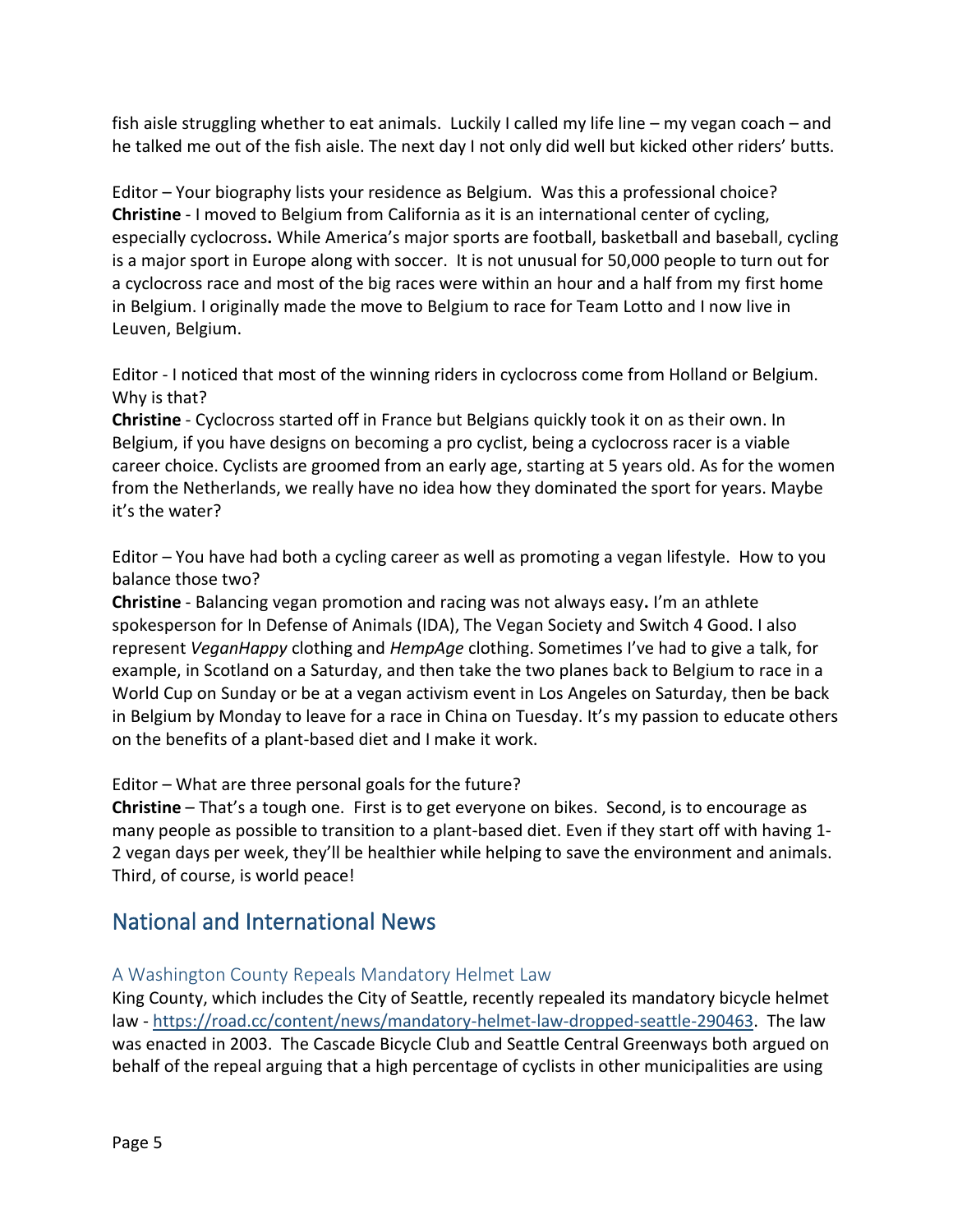helmets without a mandatory law. However, one of the major arguments against the law was the apparent discriminatory ticketing by police of minorities and the indigent in the metro area.

### <span id="page-5-0"></span>Golf versus Cycling – Who Wins?

During covid and the need for more protected cycling lanes, Edinburgh, Scotland installed a 7 km cycle lane with barriers bordering the private members Kingknowe Golf Club [https://cyclingmagazine.ca/advocacy/this-golf-club-has-asked-to-remove-bike-lanes-so-cars](https://cyclingmagazine.ca/advocacy/this-golf-club-has-asked-to-remove-bike-lanes-so-cars-can-park-on-road/)[can-park-on-road/.](https://cyclingmagazine.ca/advocacy/this-golf-club-has-asked-to-remove-bike-lanes-so-cars-can-park-on-road/) As golfers have returned, they are complaining that when the club parking lot is filled, there is no on-street parking and club members have to carry their clubs long distances. So far 231 people have signed a petition asking for the bike lane and barriers to be removed. The Edinburgh City Council will need to make the final decision.

### <span id="page-5-1"></span>And the Bike Thefts Keep Coming!



Bike thieves struck again, this time in Great Britain [https://cyclingmagazine.ca/sections/news/127-giant-e-bikes-stolen/.](https://cyclingmagazine.ca/sections/news/127-giant-e-bikes-stolen/) The thieves broke into a container and made off with 127 Giant Ebikes. Giant's British managing director has circulated the bike models' descriptions and serials numbers and is asking local bike

shops to be on the look-out for high-end bikes being offered at bargain prices.

## <span id="page-5-2"></span>Cycle Racing

### <span id="page-5-3"></span>Whatever It Takes to Win

Cycle racing like every other form of competition has rules to ensure fairness and safety. Of course, competitive riders are always looking for an edge to improve their speed and win races.

The latest conflict between riders and the International Cycling Union comes from riders who are doing super tucks and puppy paws -

[https://pezcyclingnews.com/features/super-tuck](https://pezcyclingnews.com/features/super-tuck-puppy-paws-what-the-riders-think-about-uci-banning-the-super-tuck-aero-position/)[puppy-paws-what-the-riders-think-about-uci-banning](https://pezcyclingnews.com/features/super-tuck-puppy-paws-what-the-riders-think-about-uci-banning-the-super-tuck-aero-position/)[the-super-tuck-aero-position/.](https://pezcyclingnews.com/features/super-tuck-puppy-paws-what-the-riders-think-about-uci-banning-the-super-tuck-aero-position/) What you may ask are puppy paws and super tucks? These are positions on the bike to give the rider a more aerodynamic position



to improve their speed. Puppy paws are defined by the rider putting both hands, one over the other in the center of the handlebars and a super tuck is when the rider crouches as low and as far forward as possible to improve their aerodynamics. Both positions are considered dangerous and riders using them will be suspended from races beginning in April, 2022.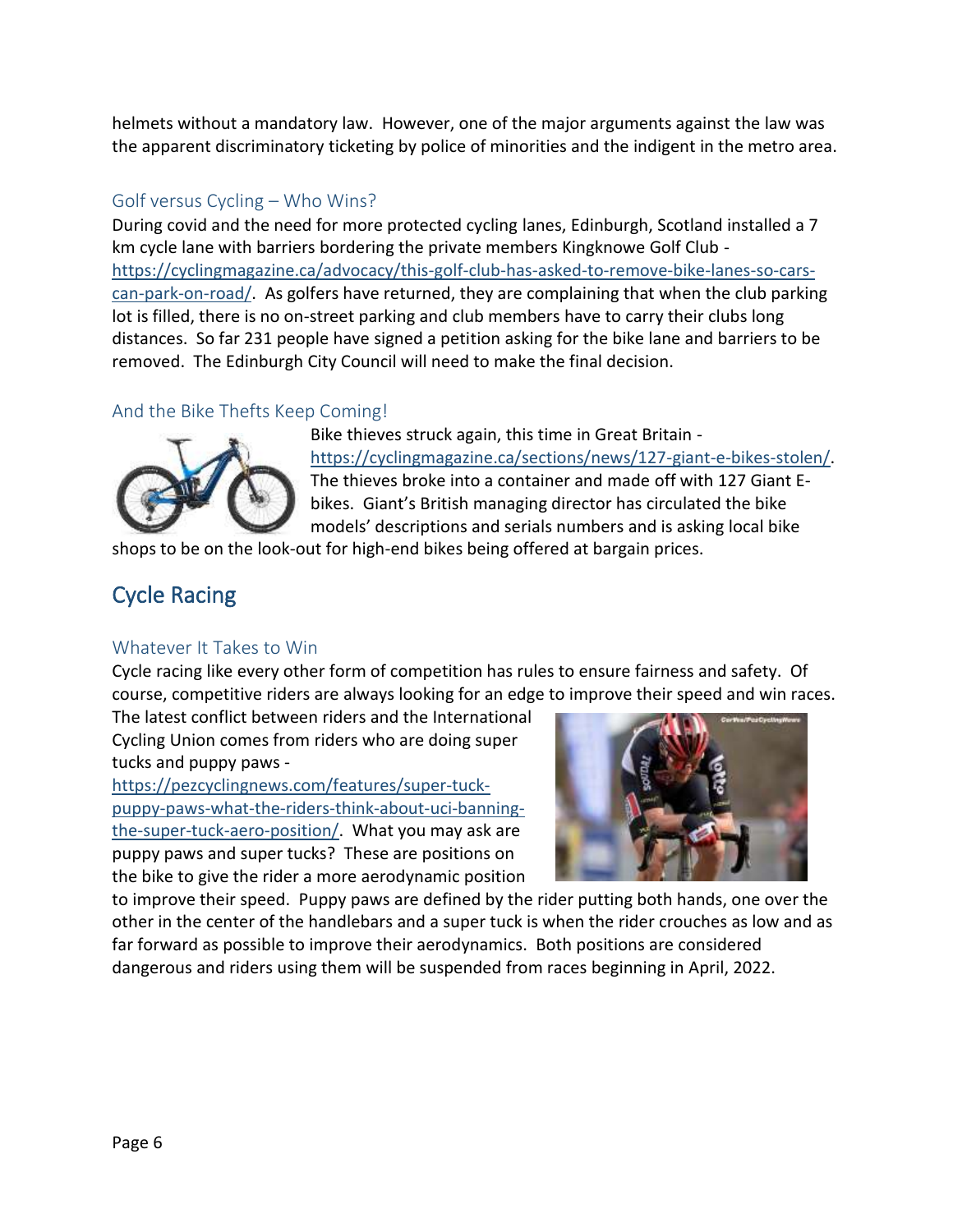### <span id="page-6-0"></span>El Tour de Tucson – Some Interesting Numbers



There were 6,000 riders in the 2021 Tour de Tucson. The estimated economic impact on the city of Tucson was approximately \$10-12 million dollars. Assuming an average bike cost of \$1,500, the total value of the bikes ridden in El Tour was \$9,000,000. One participating group, Rotary International, raised nearly \$3 million dollars for polio remediation. Overall, there were nearly 50 non-profits benefiting from donations through El Tour. That's not small change!

### <span id="page-6-1"></span>Cycling Gear

### <span id="page-6-2"></span>Looking For the Best: Bike Tubes and Bike Stands

While many cyclists are going tubeless, the majority of riders are still riding on tubes. *Bicycling*  Magazine recently posted an article on the ten best cycling tubes -

[https://www.bicycling.com/bikes-gear/g39188582/best-bike-tubes/.](https://www.bicycling.com/bikes-gear/g39188582/best-bike-tubes/) They included tubes for all bicycle types and give readers things to look for when selecting tubes. Not everyone works on their bike at home, in the garage or the basement. However, for those who do, a bike stand makes bike repair or even cleaning the chain an easier task. *Cycling News* recently did a survey of bike repair stands - [https://www.cyclingnews.com/features/best-bike-repair-](https://www.cyclingnews.com/features/best-bike-repair-stands/?utm_source=SmartBrief&utm_medium=email&utm_campaign=A8C132A5-BD9C-4737-AC90-016639AFEA3E&utm_content=7B48F501-DD7B-410B-BB17-2611A4667706&utm_term)

[stands/?utm\\_source=SmartBrief&utm\\_medium=email&utm\\_campaign=A8C132A5-BD9C-4737-](https://www.cyclingnews.com/features/best-bike-repair-stands/?utm_source=SmartBrief&utm_medium=email&utm_campaign=A8C132A5-BD9C-4737-AC90-016639AFEA3E&utm_content=7B48F501-DD7B-410B-BB17-2611A4667706&utm_term) [AC90-016639AFEA3E&utm\\_content=7B48F501-DD7B-410B-BB17-2611A4667706&utm\\_term=](https://www.cyclingnews.com/features/best-bike-repair-stands/?utm_source=SmartBrief&utm_medium=email&utm_campaign=A8C132A5-BD9C-4737-AC90-016639AFEA3E&utm_content=7B48F501-DD7B-410B-BB17-2611A4667706&utm_term). Their top rated model was Feedback Sports Pro Elite priced at \$330 on Amazon -

[https://www.amazon.com/dp/B001CSPTSC?tag=georiot-us-default-](https://www.amazon.com/dp/B001CSPTSC?tag=georiot-us-default-20&th=1&psc=1&ascsubtag=cyclingnews-us-7853510039246542000-20&geniuslink=true)

[20&th=1&psc=1&ascsubtag=cyclingnews-us-7853510039246542000-20&geniuslink=true.](https://www.amazon.com/dp/B001CSPTSC?tag=georiot-us-default-20&th=1&psc=1&ascsubtag=cyclingnews-us-7853510039246542000-20&geniuslink=true) Other stands ranged from \$80 to \$400+ with most in the \$300 range.

### <span id="page-6-3"></span>Is Expensive Clothing The Only Option?

While cycling is an inexpensive sport compared to golf, having the right gear is important. A good quality bike and appropriate clothing can make the difference between an enjoyable ride and one that discourages you from riding on a regular basis. The right cycling clothes do make a difference, but are there alternatives to \$200 jerseys and \$300 bib shorts? *Cycling Weekly*  recently offered a review of less expensive jerseys and bibs and evaluated some alternatives [https://www.cyclingweekly.com/group-tests/cheap-cycling-clothing-a-buyers-guide-463638.](https://www.cyclingweekly.com/group-tests/cheap-cycling-clothing-a-buyers-guide-463638) Prices for jerseys ranged from \$17-38 and for bibs, \$35-75. While they titled their article "cheap cycling clothing", I would call them inexpensive. While reviews may be helpful, only the rider finishing her/his three hour ride will know whether inexpensive clothing will meet their needs.

### <span id="page-6-4"></span>Making Your Cycle Clothing Last

Whether you have inexpensive cycle clothing or the latest from Rapha, you want to keep it looking good for the next ride and many rides to come. There are two schools of thought about washing cycling clothes – hand washing and machine washing. The former is considered safer and more protective of your clothes but is time consuming and requires careful rinsing to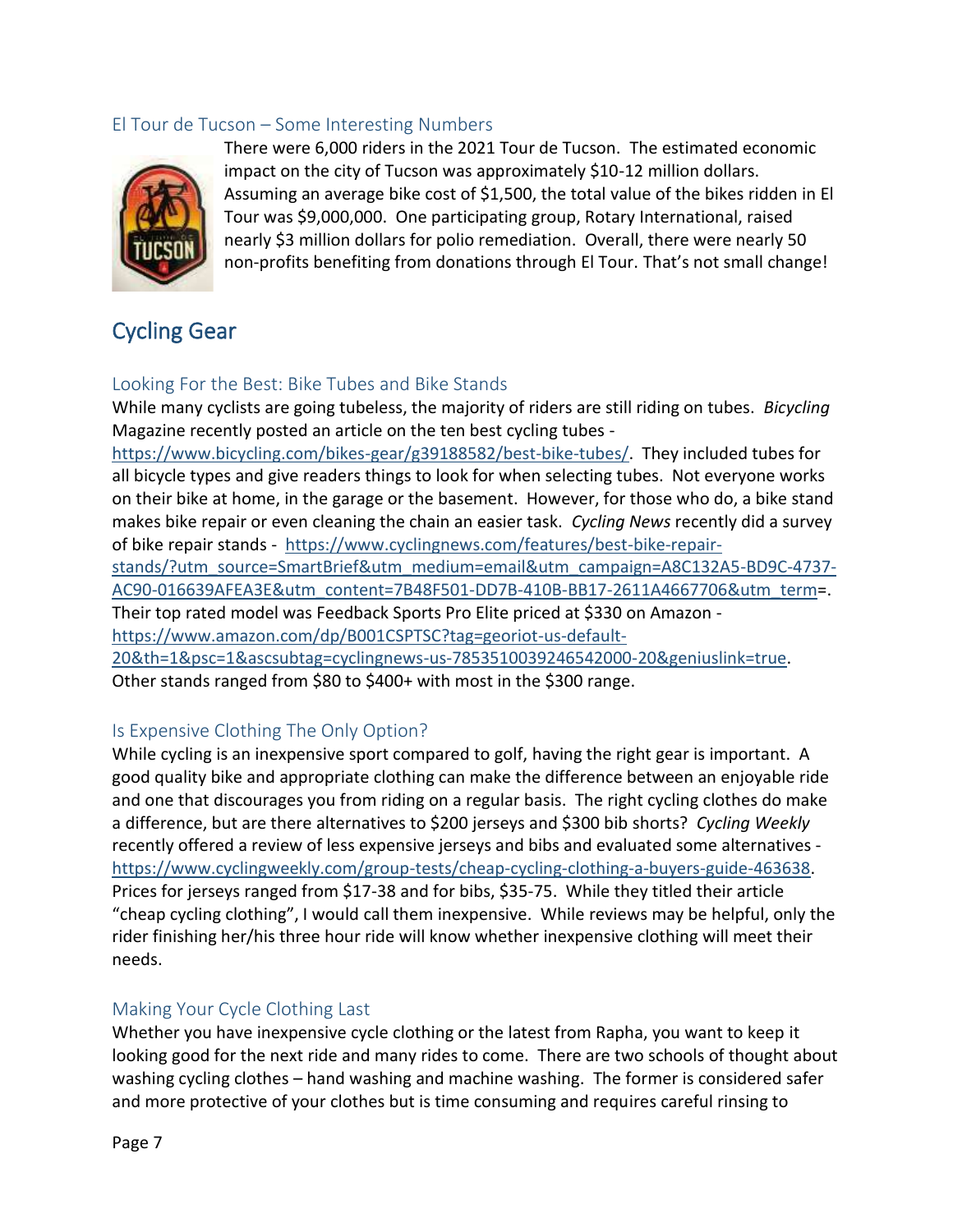remove excess soap. If you are traveling and want clothes to dry quickly, you can roll them in towels to remove excess water for quicker drying. If you are washing cycling clothing in the machine, always use cold water and the gentle cycle and air or flat dry the clothing. Clothes with zippers should be washed inside out to avoid snagging other garments. If clothes have stains or grease, pre-treat clothing with liquid detergent or with a stain remover like "Stain Stick."

#### <span id="page-7-0"></span>If it's Good, Don't Change It



We live in a world of constant changes. There is always something new trying to entice us to replace the old. However, if someone comes up with a good bicycle design, it is nice to know that it is still around. Seven mountain bike models recently passed their 20<sup>th</sup> Anniversary [https://www.pinkbike.com/news/throwback-thursday-7-](https://www.pinkbike.com/news/throwback-thursday-7-bikes-turning-20-in-2022.html?trk=rss)

[bikes-turning-20-in-2022.html?trk=rss.](https://www.pinkbike.com/news/throwback-thursday-7-bikes-turning-20-in-2022.html?trk=rss) Among the better known names were the Specialized Enduro, the Gary Fisher Supercaliber 29 and the Santa Cruz V10 VPP. Obviously, there have been some upgrades over the years but the model name and basic bike have remained the same. Something that hasn't changed at all is the Shimano Saint M820 disk brake. This has been on the market for nearly ten years without an upgrade which speaks well of its initial design and its high quality manufacture - [https://www.betamtb.com/gear/still-in-service](https://www.betamtb.com/gear/still-in-service-shimanos-saint-brakes-havent-been-updated-in-nearly-a-decade-heres-why/?utm_campaign=BRN%20-%20NL%20-%20Editorial%20Newsletters&utm_medium=email&_hsmi=204489036&_hsenc=p2ANqtz--KnLCKwkv-5-qoLmUedsuli9GZvz3Eb6TYhe1wKloEEgTQzOXI2uGBo9ptBbHc2vI20b0FBlgaIqPUz-bofrg0d4DUkg&utm_content=204486565&utm_source=hs_email)[shimanos-saint-brakes-havent-been-updated-in-nearly-a-decade-heres](https://www.betamtb.com/gear/still-in-service-shimanos-saint-brakes-havent-been-updated-in-nearly-a-decade-heres-why/?utm_campaign=BRN%20-%20NL%20-%20Editorial%20Newsletters&utm_medium=email&_hsmi=204489036&_hsenc=p2ANqtz--KnLCKwkv-5-qoLmUedsuli9GZvz3Eb6TYhe1wKloEEgTQzOXI2uGBo9ptBbHc2vI20b0FBlgaIqPUz-bofrg0d4DUkg&utm_content=204486565&utm_source=hs_email)[why/?utm\\_campaign=BRN%20-%20NL%20-](https://www.betamtb.com/gear/still-in-service-shimanos-saint-brakes-havent-been-updated-in-nearly-a-decade-heres-why/?utm_campaign=BRN%20-%20NL%20-%20Editorial%20Newsletters&utm_medium=email&_hsmi=204489036&_hsenc=p2ANqtz--KnLCKwkv-5-qoLmUedsuli9GZvz3Eb6TYhe1wKloEEgTQzOXI2uGBo9ptBbHc2vI20b0FBlgaIqPUz-bofrg0d4DUkg&utm_content=204486565&utm_source=hs_email)

[%20Editorial%20Newsletters&utm\\_medium=email&\\_hsmi=204489036&\\_hsenc=p2ANqtz--](https://www.betamtb.com/gear/still-in-service-shimanos-saint-brakes-havent-been-updated-in-nearly-a-decade-heres-why/?utm_campaign=BRN%20-%20NL%20-%20Editorial%20Newsletters&utm_medium=email&_hsmi=204489036&_hsenc=p2ANqtz--KnLCKwkv-5-qoLmUedsuli9GZvz3Eb6TYhe1wKloEEgTQzOXI2uGBo9ptBbHc2vI20b0FBlgaIqPUz-bofrg0d4DUkg&utm_content=204486565&utm_source=hs_email) [KnLCKwkv-5-qoLmUedsuli9GZvz3Eb6TYhe1wKloEEgTQzOXI2uGBo9ptBbHc2vI20b0FBlgaIqPUz](https://www.betamtb.com/gear/still-in-service-shimanos-saint-brakes-havent-been-updated-in-nearly-a-decade-heres-why/?utm_campaign=BRN%20-%20NL%20-%20Editorial%20Newsletters&utm_medium=email&_hsmi=204489036&_hsenc=p2ANqtz--KnLCKwkv-5-qoLmUedsuli9GZvz3Eb6TYhe1wKloEEgTQzOXI2uGBo9ptBbHc2vI20b0FBlgaIqPUz-bofrg0d4DUkg&utm_content=204486565&utm_source=hs_email)[bofrg0d4DUkg&utm\\_content=204486565&utm\\_source=hs\\_email.](https://www.betamtb.com/gear/still-in-service-shimanos-saint-brakes-havent-been-updated-in-nearly-a-decade-heres-why/?utm_campaign=BRN%20-%20NL%20-%20Editorial%20Newsletters&utm_medium=email&_hsmi=204489036&_hsenc=p2ANqtz--KnLCKwkv-5-qoLmUedsuli9GZvz3Eb6TYhe1wKloEEgTQzOXI2uGBo9ptBbHc2vI20b0FBlgaIqPUz-bofrg0d4DUkg&utm_content=204486565&utm_source=hs_email) It is nice to see that quality endures.

### <span id="page-7-1"></span>Bicycle Health and Safety

### <span id="page-7-2"></span>Being Visible – The Lowly Bicycle Bell

A bicycle bell used to be standard equipment on most bicycles. However, most riders seem to avoid this piece of equipment. A bell can be used in a number of ways when passing another rider or pedestrian or announcing your whereabouts to another rider. While many riders are concerned about keeping their bike as light as possible, there are bells that are very lightweight. *Bicycling* Magazine recently did a bike bell



review which might be a good place to start if you are thinking of adding this piece of equipment to your visibility tools - [https://www.bicycling.com/bikes-gear/g39106743/best](https://www.bicycling.com/bikes-gear/g39106743/best-bike-bells/?utm_campaign=arb_ga_bic_d_bm_g39106743)[bike-bells/?utm\\_campaign=arb\\_ga\\_bic\\_d\\_bm\\_g39106743.](https://www.bicycling.com/bikes-gear/g39106743/best-bike-bells/?utm_campaign=arb_ga_bic_d_bm_g39106743)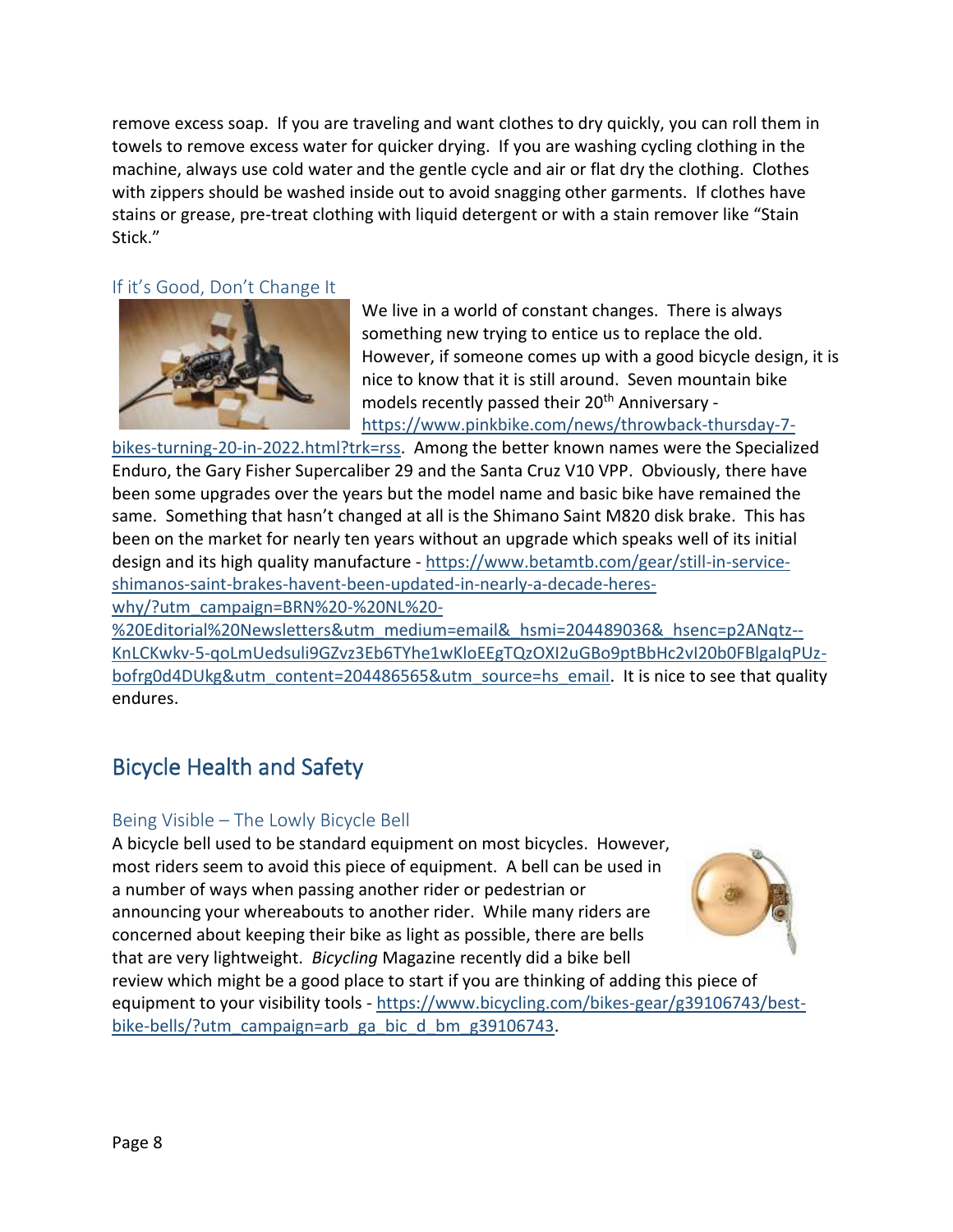#### <span id="page-8-0"></span>Spice It Up!

<span id="page-8-2"></span><span id="page-8-1"></span>Planning A Century – The Ride

Magazine has put together an eight week plan to prepare for a century

The plan includes extending your weekly rides, speed riding, steady riding and choosing the best type

of riding for you. If you are planning on riding one hundred miles as a challenge or doing the 102 mile ride for El Tour, this might be a good preparation to get ready

for that exciting day.

Selene Yeager at Bicycling

Not the Years

ride –

Can a spice improve your riding prowess? How about paprika or garlic powder? So far only one spice has proven to be helpful – cinnamon - [https://sports.yahoo.com/cyclists-spice-things](https://sports.yahoo.com/cyclists-spice-things-using-cinnamon-145000752.html#:~:text=Cinnamaldehyde%20may%20improve%20insulin%20sensitivity,can%20be%20burned%20for%20fuel)[using-cinnamon-](https://sports.yahoo.com/cyclists-spice-things-using-cinnamon-145000752.html#:~:text=Cinnamaldehyde%20may%20improve%20insulin%20sensitivity,can%20be%20burned%20for%20fuel)

[145000752.html#:~:text=Cinnamaldehyde%20may%20improve%20insulin%20sensitivity,can%2](https://sports.yahoo.com/cyclists-spice-things-using-cinnamon-145000752.html#:~:text=Cinnamaldehyde%20may%20improve%20insulin%20sensitivity,can%20be%20burned%20for%20fuel) [0be%20burned%20for%20fuel.](https://sports.yahoo.com/cyclists-spice-things-using-cinnamon-145000752.html#:~:text=Cinnamaldehyde%20may%20improve%20insulin%20sensitivity,can%20be%20burned%20for%20fuel) Cinnamon has a number of health benefits. These include helping to control blood sugar and cholesterol. It also has anti-inflammatory value which could help with rider's aches and pains. To get the full impact, you need to consume between  $\frac{1}{2}$  to 2 teaspoons per day. However, don't go out and eat three cinnamon rolls as the sugar content will cancel out the value of the cinnamon itself.

#### WEEK f. т **RIDER'S CHOICE** W **SPEED RIDE** 1hr 1.25 hr  $1.25<sub>h</sub>$  $1.25<sub>hr</sub>$ 1.25 hr 1hr  $1.5<sub>hr</sub>$ 1b **RIDER'S CHOICE STEADY RIDE** 1 br 1.25 hr LS br  $1.75$  for  $2<sub>b</sub>$  $2.25h$  $2<sub>h</sub>$ LS ht **RIDER'S CHOICE** LONG RIDE  $15-2$  hr  $2-2.5$  hr  $25-3$  ht  $2.5-3$  hr  $3.5 - 4 h$  $4-4.5$  ht 4.5-5 hr CENTURY **RIDER'S CHOICE**

This schedule is only a suggestion. Plan your week according to what works best for you and schedule a day of rest (rider's choice) – an hour-long easy spin, a core workout, yoga, a hike, a swim, whatever gets you moving<br>between each of the three workout rides.

[https://www.bicycling.com/training/a20026691/eight-week-training-plan-to-ride-a](https://www.bicycling.com/training/a20026691/eight-week-training-plan-to-ride-a-century/?source=nl)[century/?source=nl](https://www.bicycling.com/training/a20026691/eight-week-training-plan-to-ride-a-century/?source=nl) .

## THE EIGHT-WEEK PLAN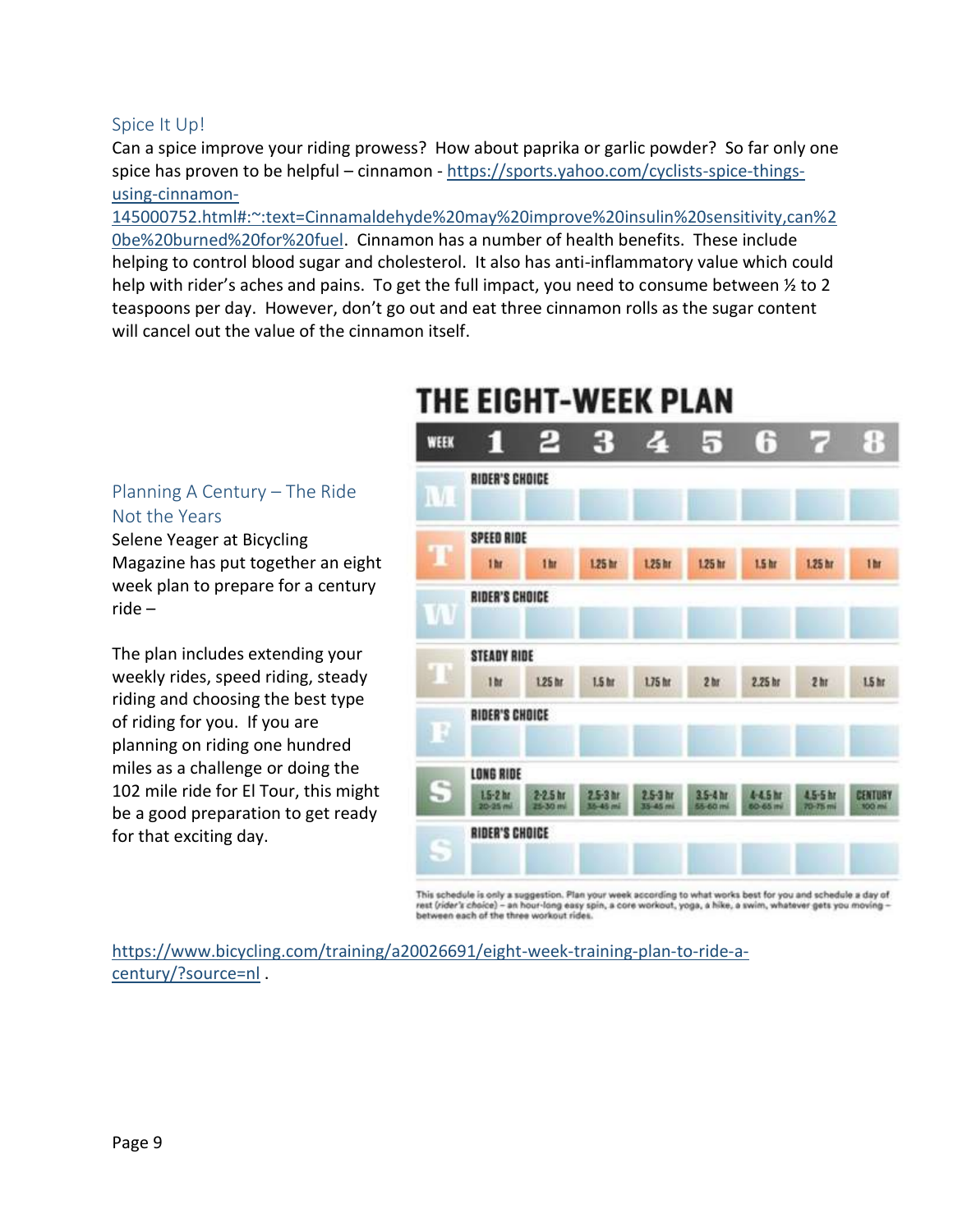### <span id="page-9-0"></span>Interesting Cycling Stories

#### <span id="page-9-1"></span>A 28 Year Riding Streak Comes to an End

Jim Langley, the Technical Editor of *Road Bike Rider,*  began a daily riding streak on December 30, 1993 [https://www.roadbikerider.com/langley-streak](https://www.roadbikerider.com/langley-streak-bites-the-dust/)[bites-the-dust/.](https://www.roadbikerider.com/langley-streak-bites-the-dust/) Since that time he has ridden every day for at least an hour bringing his total number of riding days to 10,269 consecutive days or 28 years and one month. A urinary tract and kidney infection resulting in a hospital stay ended his streak this year. Asked how many miles he rode, he estimated it at over 250,000. An interesting read on other streaks and why and how people keep at it day after day.



*Jim Langley and His Travel Bike*

### <span id="page-9-2"></span>Two Years on a Cycle

Dutchman Martijn Doolaard has just published an account of his bicycle journey from



Vancouver, BC to the tip of Tierra del Fuego, a trip that took two years and accounted for 12,226 miles [https://www.washingtonpost.com/travel/2022/02/17/bicycle](https://www.washingtonpost.com/travel/2022/02/17/bicycle-travel-doolaard/)[travel-doolaard/.](https://www.washingtonpost.com/travel/2022/02/17/bicycle-travel-doolaard/) Doolaard is not the first to make this long journey as Americans June and Greg Siple made a more than 18,000 trek from Alaska to the bottom of South America in 1972. Doolaard is both a photographer and writer and the final work includes a wide array of photographs. The book is

available from both Amazon and the book publisher - [https://us.gestalten.com/products/two](https://us.gestalten.com/products/two-years-on-a-bike)[years-on-a-bike.](https://us.gestalten.com/products/two-years-on-a-bike)

### <span id="page-9-3"></span>Tiva, the Reluctant Rider

I've posted a number of photos of riders and their dogs, but this is a story about Tiva, a dog rescued from a garbage dump, who was deathly afraid of loud engine noises of any type [https://www.adventurecycling.org/blog/tiva-to-](https://www.adventurecycling.org/blog/tiva-to-tekoa/?ruid=437746&utm_source=bikebits&utm_campaign=20220216_BikeBits&utm_medium=email)

[tekoa/?ruid=437746&utm\\_source=bikebits&utm\\_campaign=20220216\\_BikeBits&utm\\_medium](https://www.adventurecycling.org/blog/tiva-to-tekoa/?ruid=437746&utm_source=bikebits&utm_campaign=20220216_BikeBits&utm_medium=email) [=email](https://www.adventurecycling.org/blog/tiva-to-tekoa/?ruid=437746&utm_source=bikebits&utm_campaign=20220216_BikeBits&utm_medium=email) . This is a story of how a couple worked slowly and carefully to acclimate their dog to getting out of the house and eventually to ride in a dog trailer on a rail trail. It is not only a wonderful dog story but a great description of the John Wayne Rail Trail in Washington State.